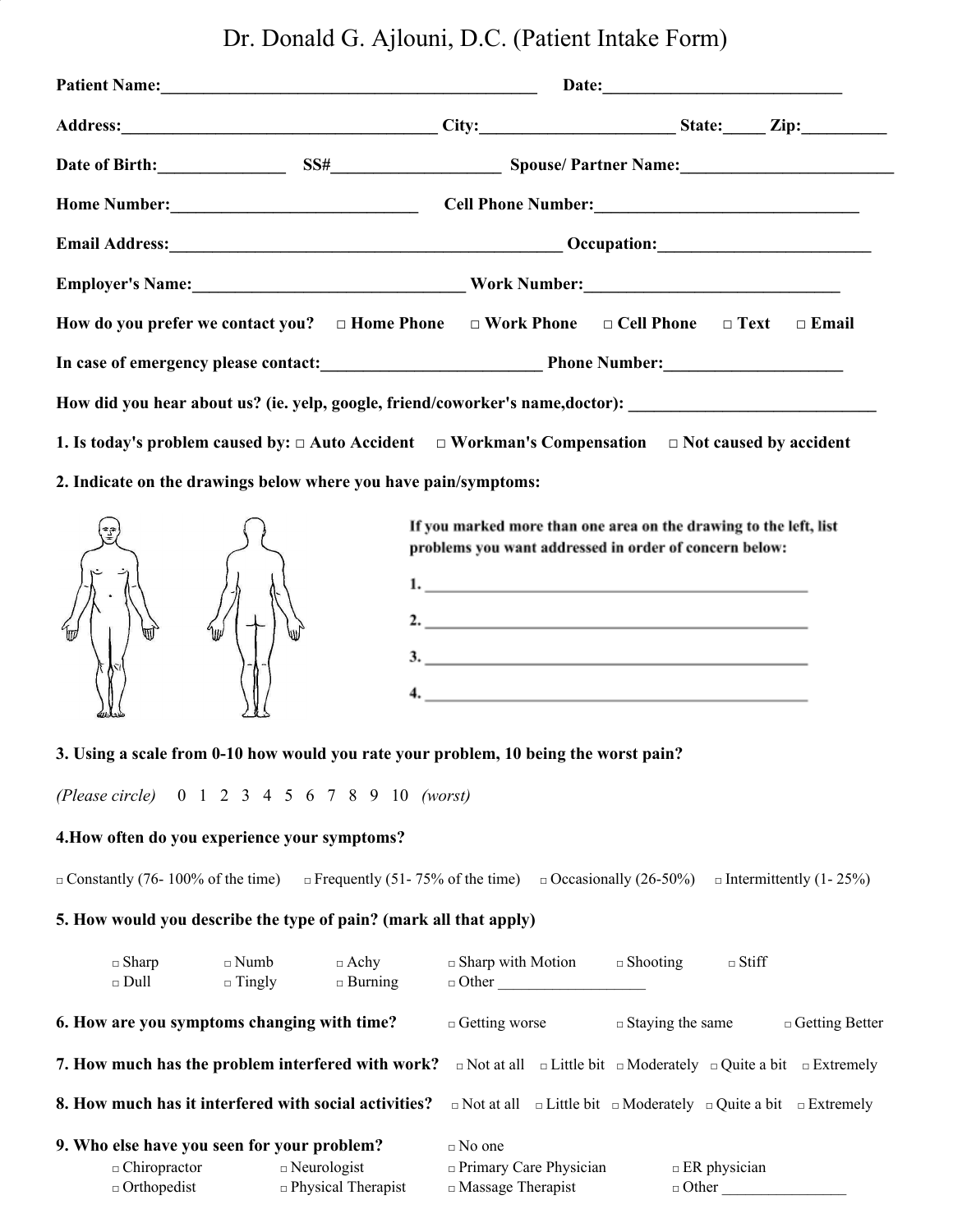|                                                                                                                                                                                                                                        | $\Box$ Unknown |
|----------------------------------------------------------------------------------------------------------------------------------------------------------------------------------------------------------------------------------------|----------------|
| 12. What aggravates your problems?<br><u> and the contract of the contract of the contract of the contract of the contract of the contract of the contract of the contract of the contract of the contract of the contract of the </u> |                |
|                                                                                                                                                                                                                                        |                |
| 13. What concerns you the most about your problem, what does it prevent you from doing?                                                                                                                                                |                |
| 14. What is your: Height <b>Solution Weight</b> Merray Average Blood Pressure 1 2000 it Know                                                                                                                                           |                |
| 15. Indicate if you have any immediate family members with the following:<br>$\Box$ Rheumatoid Arthritis $\Box$ Diabetes $\Box$ Lupus $\Box$ Heart Problems $\Box$ Cancer $\Box$ ALS                                                   |                |
| 16. For each of the conditions listed below, place a check in the "past" column if you have had the condition in the                                                                                                                   |                |

**past. If you presently have a condition listed below, place a check in the "present" column**.

| Past   | <b>Present</b>              | Past   | <b>Present</b>                   | Past   | <b>Present</b>                 |
|--------|-----------------------------|--------|----------------------------------|--------|--------------------------------|
| $\Box$ | $\Box$ Headaches            | $\Box$ | $\Box$ Heart Attack              | $\Box$ | $\Box$ Diabetes                |
| $\Box$ | $\Box$ Neck Pain            | $\Box$ | $\Box$ High Blood Pressure       | $\Box$ | $\Box$ Frequent Urination      |
| □      | $\Box$ Upper Back Pain      | $\Box$ | $\Box$ Chest Pains               | $\Box$ | $\Box$ Smoking/Tobacco Use     |
| $\Box$ | $\Box$ Mid Back Pain        | $\Box$ | $\Box$ Stroke                    | $\Box$ | $\Box$ Drug/Alcohol Dependence |
| $\Box$ | $\Box$ Low Back Pain        | $\Box$ | $\Box$ Angina                    | $\Box$ | $\Box$ Allergies               |
| $\Box$ | $\Box$ Shoulder Pain        | $\Box$ | $\Box$ Kidney Stones             | $\Box$ | $\Box$ Depression              |
| $\Box$ | $\Box$ Elbow/Upper Arm Pain | $\Box$ | $\Box$ Bladder Infection         | $\Box$ | $\square$ Systemic Lupus       |
| □      | $\Box$ Wrist Pain           | $\Box$ | $\Box$ Painful Urination         | $\Box$ | $\Box$ Epilepsy                |
| □      | $\Box$ Hand Pain            | п      | $\Box$ Loss of Bladder Control   | $\Box$ | $\Box$ Dermatitis/Eczema/Rash  |
| $\Box$ | $\Box$ Hip Pain             | $\Box$ | $\Box$ Prostate Problems         | $\Box$ | $\Box$ HIV/AIDS                |
| $\Box$ | $\Box$ Knee Pain            | $\Box$ | $\Box$ Abnormal Weight Gain/Loss | $\Box$ | $\Box$ Asthma                  |
| $\Box$ | $\Box$ Ankle/Foot Pain      | $\Box$ | $\Box$ Loss of Appetite          | $\Box$ | $\Box$ Other                   |
| $\Box$ | $\Box$ Jaw Pain             | п      | □ Abdominal Pain                 |        |                                |
| $\Box$ | $\Box$ Joint Pain/Stiffness | $\Box$ | $\Box$ Cancer                    |        | <b>For Females Only:</b>       |
| $\Box$ | $\Box$ Rheumatoid Arthritis | $\Box$ | $\Box$ Tumor                     | $\Box$ | $\Box$ Pregnancy               |
| □      | $\Box$ Dizziness            |        |                                  |        |                                |

**17. List all surgical procedures/hospitalizations you have had:\_\_\_\_\_\_\_\_\_\_\_\_\_\_\_\_\_\_\_\_\_\_\_\_\_\_\_\_\_\_\_\_\_\_\_\_\_\_\_\_\_\_\_\_\_\_\_\_\_**

18. List all prescription and over the counter medications you are currently taking (use back if necessary):

**\_\_\_\_\_\_\_\_\_\_\_\_\_\_\_\_\_\_\_\_\_\_\_\_\_\_\_\_\_\_\_\_\_\_\_\_\_\_\_\_\_\_\_\_\_\_\_\_\_\_\_\_\_\_\_\_\_\_\_\_\_\_\_\_\_\_\_\_\_\_\_\_\_\_\_\_\_\_\_\_\_\_\_\_\_\_\_\_\_\_\_\_\_\_\_\_\_**

| 19. What activities do you do at work? |                                                         |                                                                                |
|----------------------------------------|---------------------------------------------------------|--------------------------------------------------------------------------------|
| $\Box$ Sit:                            | $\Box$ Most of the day $\Box$ Half of the day           | $\Box$ A little of the day                                                     |
| $\square$ Stand:                       | $\Box$ Most of the day $\Box$ Half of the day           | $\Box$ A little of the day                                                     |
| $\Box$ Computer at Work:               | $\Box$ Most of the day $\Box$ Half of the day           | $\Box$ A little of the day                                                     |
| $\Box$ On the phone:                   | $\Box$ Most of the day $\Box$ Half of the day           | $\Box$ A little of the day                                                     |
|                                        | 20. Primary Care Doctor Name                            | Okay to contact if needed? $\Box$ Yes $\Box$ No                                |
|                                        | 21. List any abnormal test findings (Blood, Xray, MRI): |                                                                                |
|                                        |                                                         | 22. Do you take any supplements (Vitamins, Minerals, etc.), if so, which ones? |
|                                        | 24. Anything else pertinent to your visit today?        |                                                                                |
|                                        |                                                         |                                                                                |
| <i>Signature</i>                       |                                                         | Date:<br>$\Box$ Patient $\Box$ Guardian                                        |